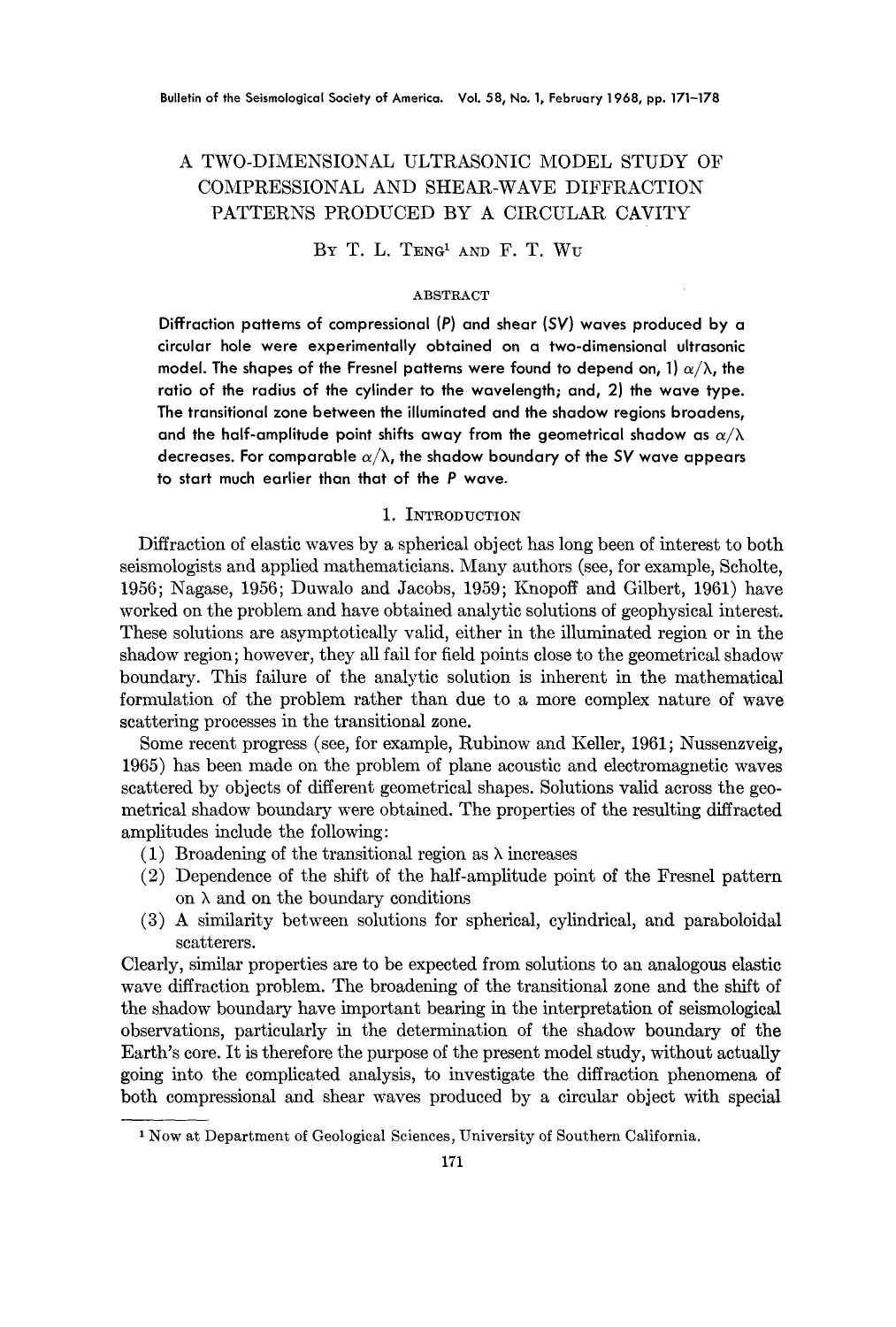emphasis on the amplitude behavior in the transitional zone. Most recent progress parallel to the present study was Phinney's (1967) remarkable work, in which he has numerically integrated the otherwise formidable diffraction integral and has obtained solutions for compressional waves for various core-mantle boundary conditions. A comparison of our compressional-wave results with Phinney's numerical results is made, showing good agreement, although Phinney's problem is a threedimensional one.



FIG. 1. (a) Diagrams of the two models. (b) Radiation patterns of the P and S sources.

#### 2. EXPERIMENTAL METHOD

Two 24 ST aluminum plates (6' x 3' x  $\frac{1}{16}$ " and 6' x 4' x  $\frac{1}{16}$ ") with holes of radii  $\alpha = 2'$  and  $\frac{1}{2}'$  (designated model I and model II respectively in Figure 1a) were used in this study to cover a broad range of  $\alpha/\lambda$ ; the wavelengths available were limited by the narrow band response of the transmitter and the receiver. The instrumentation is essentially the same as described by Oliver, Press and Ewing (1954). The direction-sensitive bimorph receiver (Healy and Press, 1960) was employed to receive signals in the plate; the compressional and shear waves can be simply differentiated by rotating the crystal to the r or  $\theta$  direction. The transmitters were bonded onto the edge of the plate; the positioning of these transducers was such that measurements could be made in the direction of maximum radiation.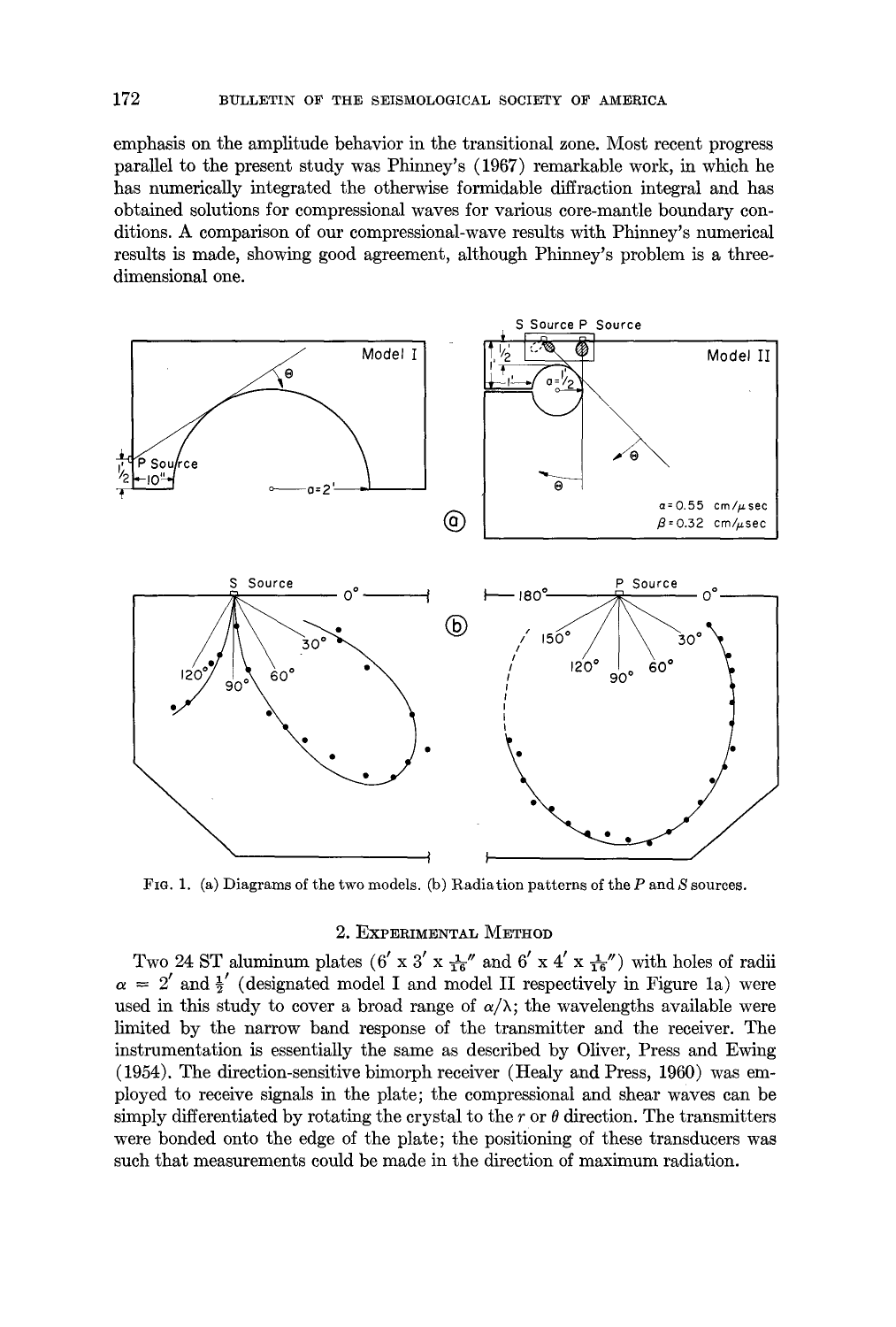Owing to the band limited response of the transducers, it is impractical to record relatively wide-band pulse at different positions and plot the normalized Fourier components. This difficulty is overcome by passing the signal through a Kronhite variable band-pass filter: before it goes into the oscilloscope where the amplitudes are directly read off. The minimum band-width was achieved by setting the high and low cut-off frequencies equal. A typical resulting pulse and its spectrum are shown in Figure 2. Both high and low frequency cut-offs are, in this particular case,



FIG. 2. An input signal (bottom) and its spectrum (top).

at 200 kc; notice the correspondence between this frequency and the dominant frequency of the pulse. However, this value does not coincide with the peak frequency of the Fourier spectrum; the discrepancy ranges from 10 to 20 per cent. We rely mainly on filter setting and dominant frequency of the pulse to determine our  $\lambda$ 's, since the discrepancy mentioned above either may result from a slope in the spectrum of the input pulse or may be introduced by the truncation of the input pulse when taking the numerical Fourier transformation (Jackson, 1967).

Measurements of the diffracted wave amplitude were made on the plate surface at a fixed distance from the source; this eliminates the relative influence of the geometrical spreading factor. The sectoral angle  $\Theta$  was measured clockwise from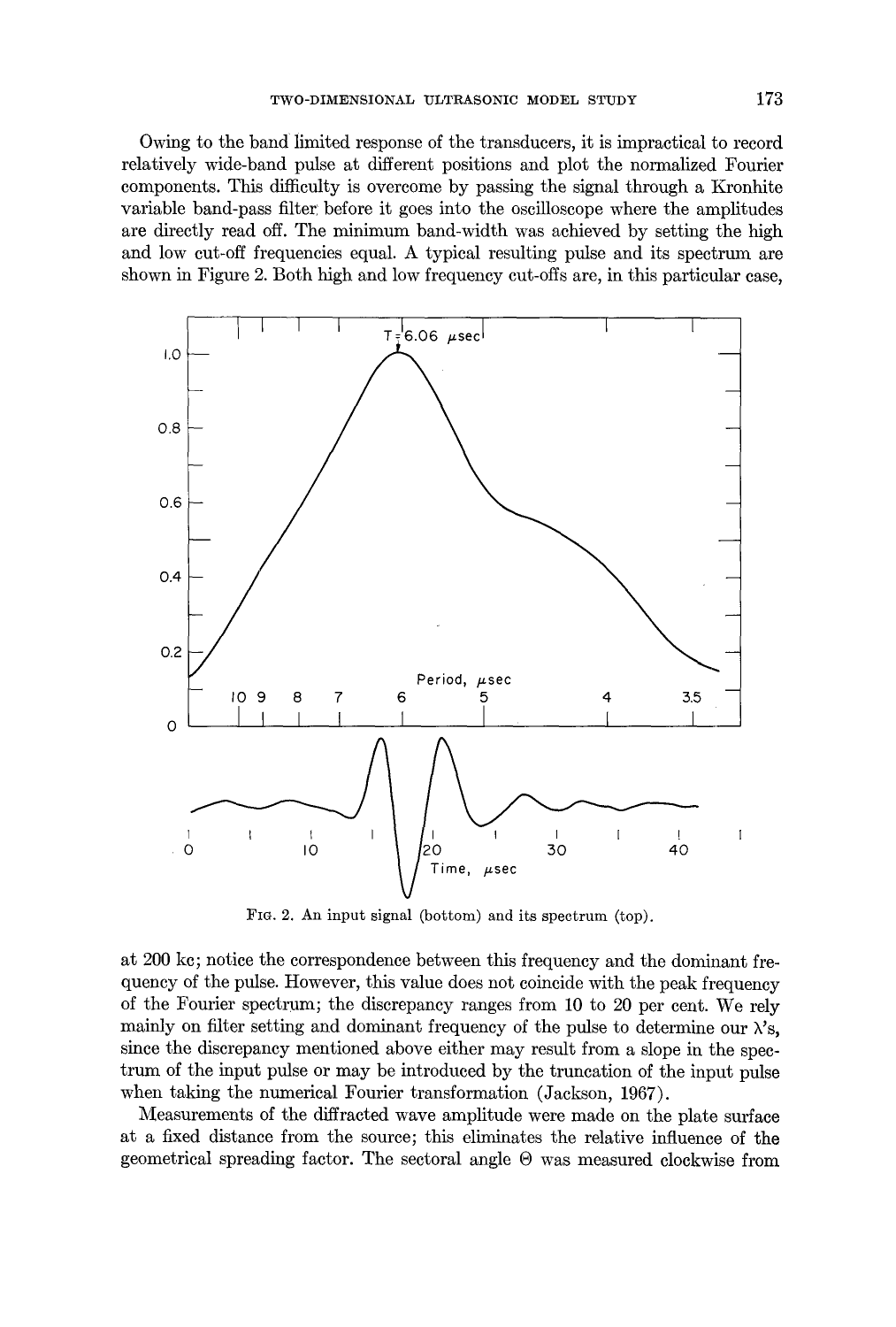the geometrical shadow boundary. In Figures 3a and b, two sets of typical seismograms of the diffracted waves are shown for each successive recording position. In the region before the geometrical shadow boundary the wave field is essentially a result of the interference between the direct wave and the wave reflected from the scatterer. On the top trace of Figure 3b, one can clearly identify the direct and the reflected waves; the latter has a phase reversal due to a total reflection from the free boundary. As  $\Theta$  approaches zero from the negative side, these two waves merge into each other.

Amplitude measurements were corrected for the radiation patterns of the transmitter which were obtained from measuring the direct waves at close-in distances



FIG. 3. Diffracted amplitudes: (a) P waves (200 kc) recorded at 100 cm from the source of model I,  $\Theta$  ranges from  $-8^{\circ}$  (top trace) to 6° (bottom trace) at 1° intervals; (b) S waves (400 kc) recorded at  $90 \text{ cm}$  from the source of model II,  $\Theta$  ranges from  $-24^{\circ}$  (top trace) to  $4^{\circ}$  (bottom trace) at 4° intervals.

(Figure lb). At each frequency, the diffracted amplitudes were further normalized to the amplitude of the direct wave. The resulting diffraction patterns therefore give the variation of amplitudes produced solely by the presence of the scatterer.

### 3. P-WAVE RESULTS

Five diffraction patterns were obtained for the ratios  $\alpha/\lambda = 55.2, 22.1, 8.3, 5.5$ , and 2.75. These are roughly equivalent to seismic P waves of  $T = 4.6, 11.6, 30.8$ , 49.1, and 92.9 seconds respectively.

The first two patterns (Figure 4a and b) were obtained from model I. Four sets of measurements were made for each of these two patterns at distances of 85, 90, 95, and 100 cm from the source; they do not seem to differ significantly from each other. This may be expected from a simple physical argument that the diffraction patterns are produced by the difference of the path lengths of the direct and the reflected waves. For small  $\Theta$  this difference in path lengths depends weakly on the radical distance; consequently, the diffraction pattern depends weakly on the radial distance, particularly when  $\lambda$  is not too short.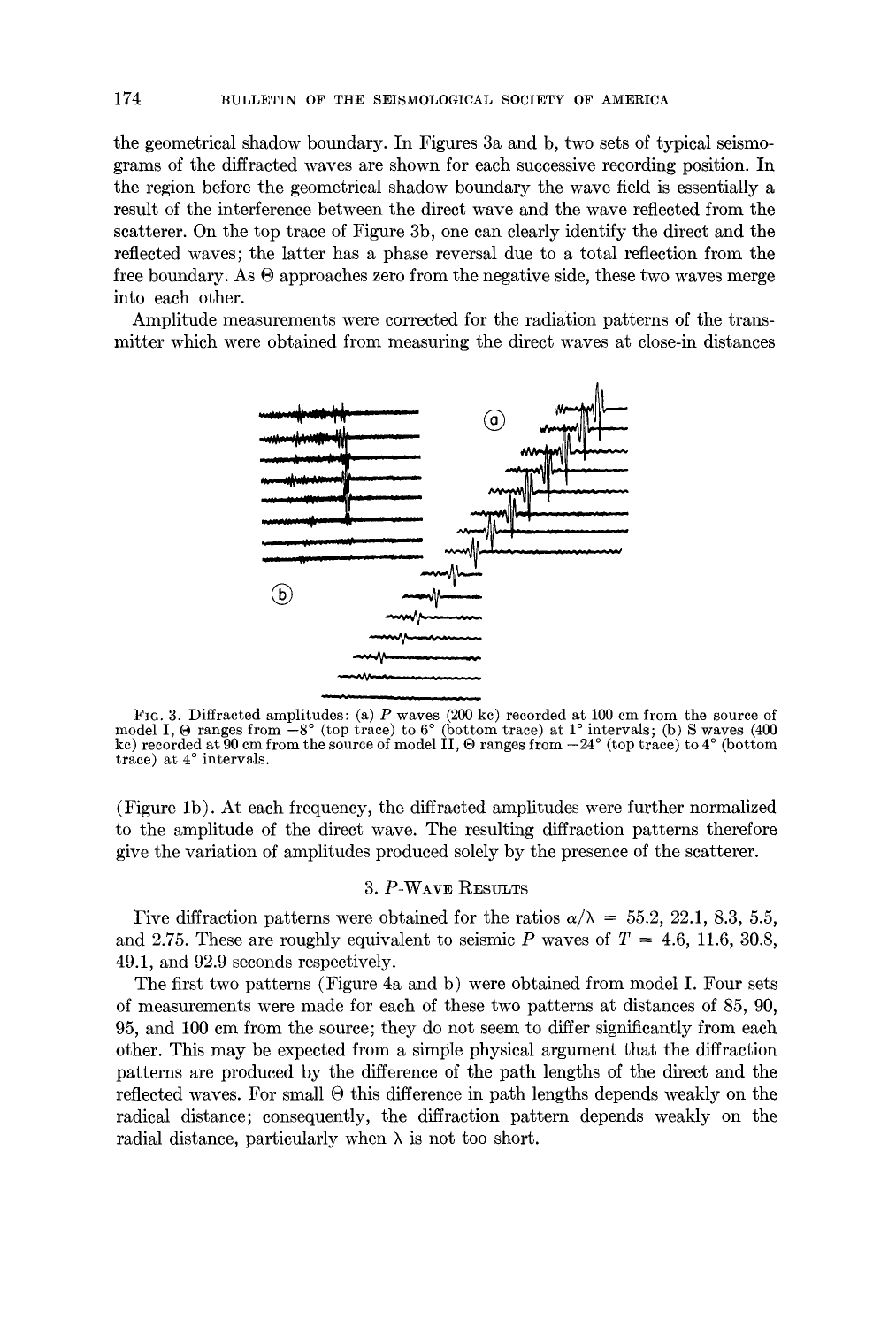The last three patterns (Figure 5a, b, and c) were obtained from model II. They were measured at a distance of 90 cm from the source.

All five patterns serve as examples of Fresnel-type amplitude variations which are common to various wave-scattering processes. An examination of Figures 4 and 5 reveals that these patterns seem to correctly approach the familiar high-frequency limit; i.e., as  $\alpha/\lambda$  tends to infinity, these patterns approach the geometrical limit with sharply defined boundaries between the illuminated and the shadow region.



FIG. 4. P-wave diffracted amplitudes.

At the time our experiment was in progress, Phinney (1967) succeeded in carrying out the complex diffraction integral numerically. It is thus of particular interest to compare his results with ours. There is, however, a slight difference in the sourcereceiver-scatterer geometry between Phinny's theoretical model and our experimental ones. The assumption that for small  $\Theta$  the diffraction pattern depends weakly on the radial distance from the source allows us to project our data to a form consistent with Phinney's model and thus makes the above comparison possible. We realize that the above assumption becomes untenable for very short wavelength, and that Phinney's calculation is one of spherical waves diffracted by a sphere, and our model is one of cylindrical waves diffracted by a cylinder. Nevertheless, the comparison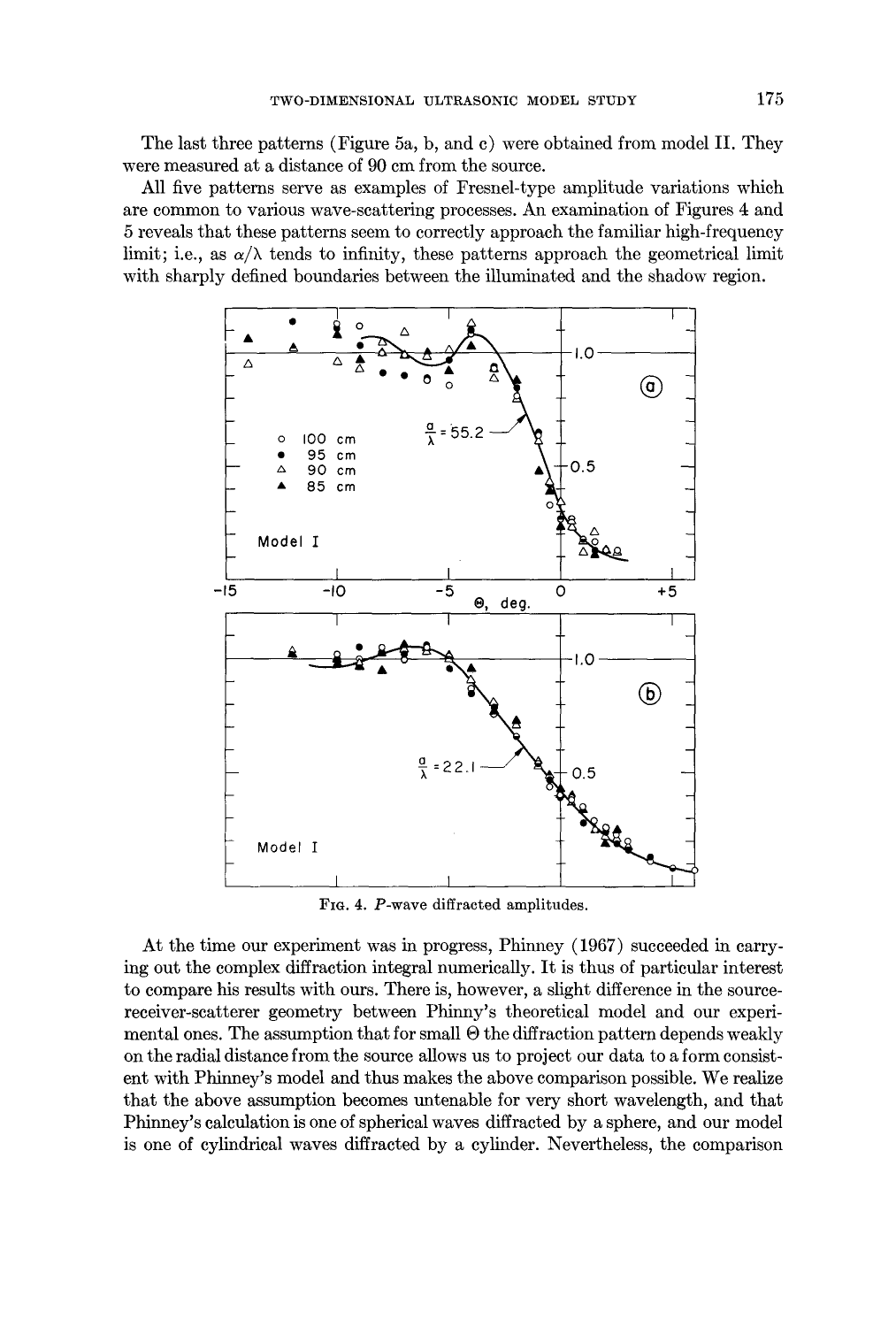(Figure 6) shows, within the experimental error, a general consistency of the two results. We interpret this agreement as a supporting argument that the diffraction pattern near the geometrical shadow boundary depends mainly on the local radius of curvature of the scatterer. A similar argument has been verified analytically in





FIG. 6. Comparison of the present model results with Phinney's (1967) numerical solutions.

the case of acoustic and electromagnetic waves (Rubinow and Keller, 1961). The direction of the shift of the shadow boundary as  $\alpha/\lambda$  decreases is clearly seen to be toward the illuminated region. The amount of shift is smaller than that of the two cases studied by Rubinow and Keller. The frequency dependence of the amount of shift, however, cannot be derived with the present experimental accuracy.

## 4. S-WAYE RESULTS

Three shear-wave diffraction patterns (Figure 7) were obtained from model II for the ratios  $\alpha/\lambda = 19.3$ , 14.5, and 9.7. These correspond to equivalent seismic S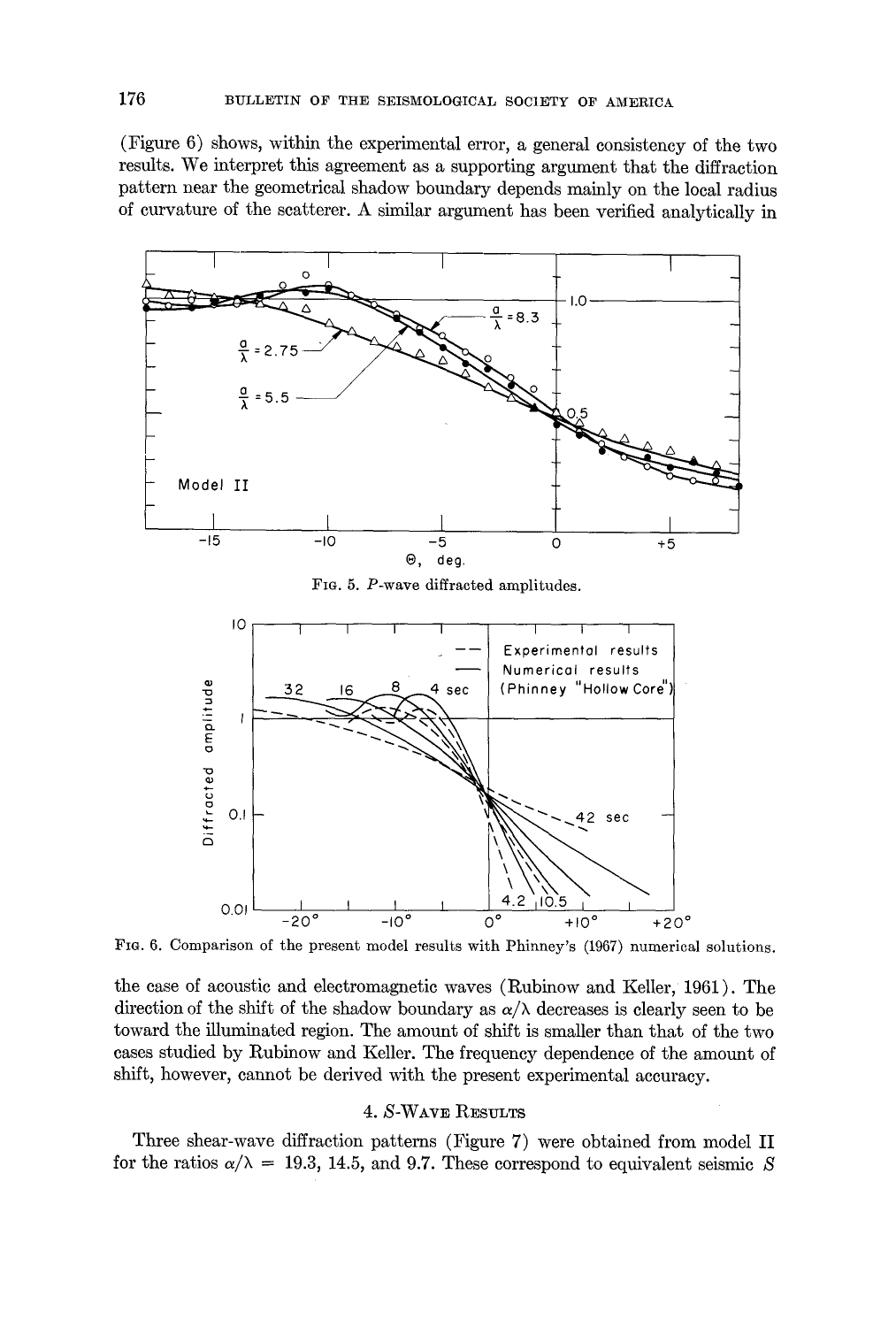waves of  $T = 24$ , 32, and 48 seconds, respectively. Considerable scatter in data is seen for  $\Theta$  less than  $-10^{\circ}$ . The three solid curves in this region hardly honor the data; they were drawn based largely on the general nature of the diffraction pattern. For  $\Theta$  greater than  $-10^{\circ}$ , the frequency dependence of the diffracted amplitudes becomes evident. It is found that at comparable  $\alpha/\lambda$  ratios, the diffracted S waves start to drop in amplitude at about  $3^{\circ}$  to  $5^{\circ}$  earlier than the diffracted P waves. To illustrate this, we superimpose on the  $S$ -wave diffraction patterns two previous  $P$ wave results which are shown by dashed lines in Figure 7. A simple physical argument can be made which offers a possible explanation to the above observation. Consider that the diffraction pattern is the result of interference between the direct wave and the reflected wave. At shallow angles, the reflection coefficient of P waves from a free boundary has a minimum which remains small until grazing incidence.



FIG. 7. Diffracted amplitudes of  $S$  waves (solid curves) and of  $P$  waves (dashed curves) of comparable  $\alpha/\lambda$  ratios.

On the other hand, in the region where measurements are made, the corresponding SV waves are incident beyond their critical angle. In this case, total reflection plus the additional phase shift has the combined effect of making the first interference zone occur earlier. The seismological implication of the above observation is probably that the SV-wave shadow would appear to occur at a shorter distance than the P-wave shadow. This is an interesting conjecture and should be simple to test on seismograms.

#### **CONCLUSION**

The above model experiment has demonstrated for the elastic waves some properties of the diffraction phenomena which are familiar in optics, acoustics, and electromagnetics. First, it is observed that at wavelengths comparable to the radius of the scatterer the diffracted amplitudes indeed behave like the Fresnel pattern. Secondly, the transitional zone broadens, concomitant with a shadow boundary shift as the frequency decreases. Thirdly, for a scatterer of stress-free boundary the shadow boundary shifts toward the illuminated region in both the  $P$ - and  $S$ -wave cases, while the amount of shift in the S-wave case is found to be appreciably larger.